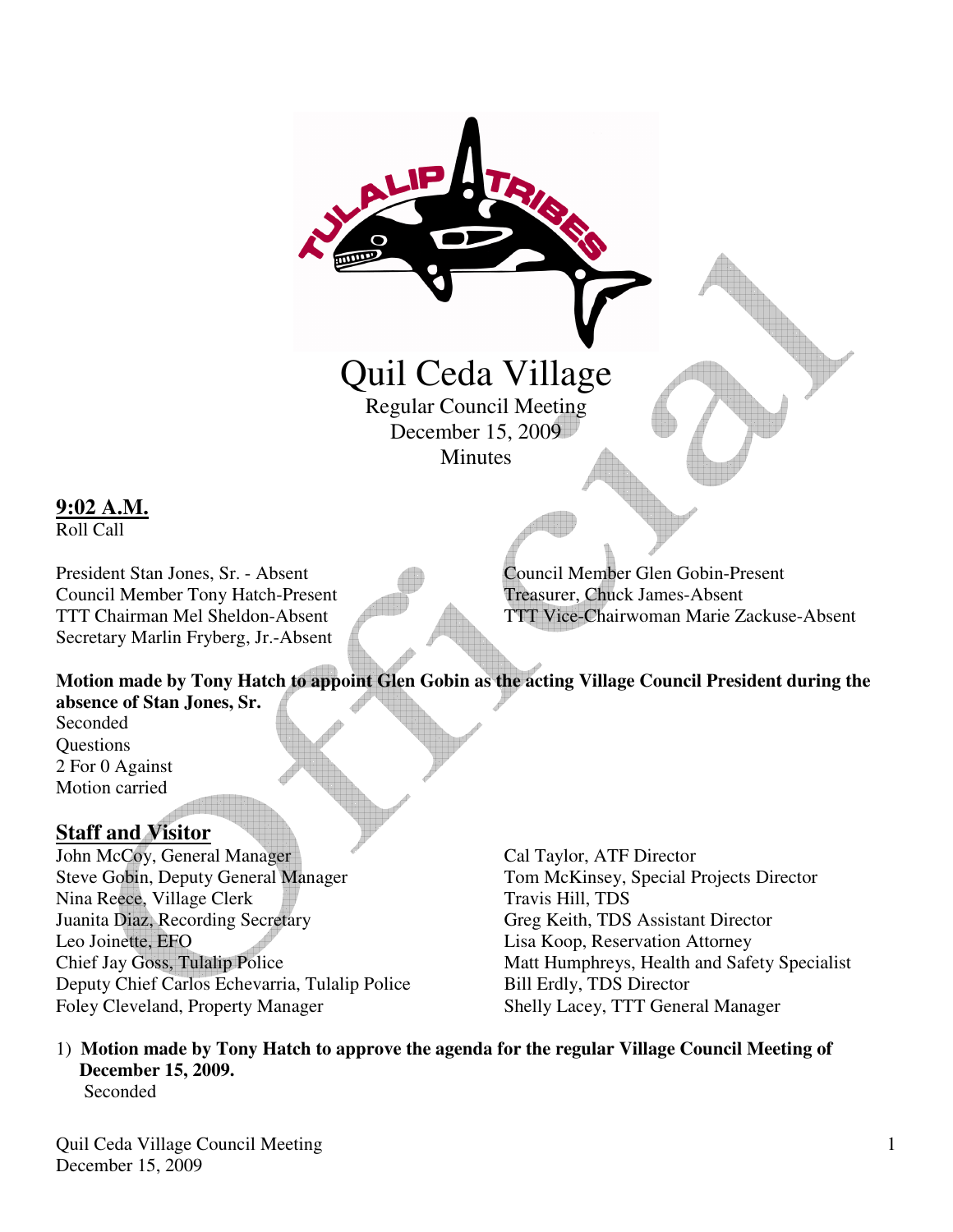Questions: 2 For Motion carried

#### 2) **Motion made by Tony Hatch to approve the minutes for the regular Village Council Meeting of November 17, 2009.**

 Seconded **Questions**  2 For 0 Against Motion carried

### **Law Enforcement**

3) Police Report

 Statistical Report - 475 incidences. Tulalip police provided traffic patrol for black Friday. Parking was provided at the Boom City site. Traffic counters were provided for three days. There was a 57% increase in customers entering from 116<sup>th</sup> Street overpass into the Village. State patrol hired additional staff for black Friday. The left turns were closed off to prevent traffic congestion. Deputy Chief Echevarria would like to Discuss closing 99<sup>th</sup> Street for police motorcycle training. Discussion held by Council on other possible locations. How will the civilians be protected if the street is closed? There will be an operational plan in place with an alternate route. The local fire district will be notified. This would be May 13-14, 2010. There is a concern for the local businesses. This is in the morning but still a busy time. How long of a runway is needed? Staff can provide a map and visual display at the next Village Council. The east parking lot is going to be used to provide parking for the conference attendants. Staff would like to bring a representative from the MOAH, and also staff from the TTT Resort also needs to be present for a meeting. Before traffic is displaced, other options need to be considered. Can we change the next meeting to be at Tulalip? Deputy Chief will check to see if this is an option. There will be an estimated 200 police officers attending the conference. A traffic study should be provided for the May event.

## **Health & Safety**

4) No accidents this year, in 2008 there were 17, in 06 16. All claims are closed. A summary of all accidents is provided in the agenda. What is the attendance in the Health and Safety meetings? 1-2 staff members from each department attend the meetings. Staff does investigate all incidences. Minutes are taken and available for all meetings. Safety meetings are done for each department. There is more awareness provided to all staff and trainings for all employees. There has been a 50% reduction in accidents and the severity of the accidents have also decreased.

 **Motion made by Tony Hatch to approve the annual 2009 Health and Safety report for Quil Ceda Village.** Seconded Questions: 2 For

Motion carried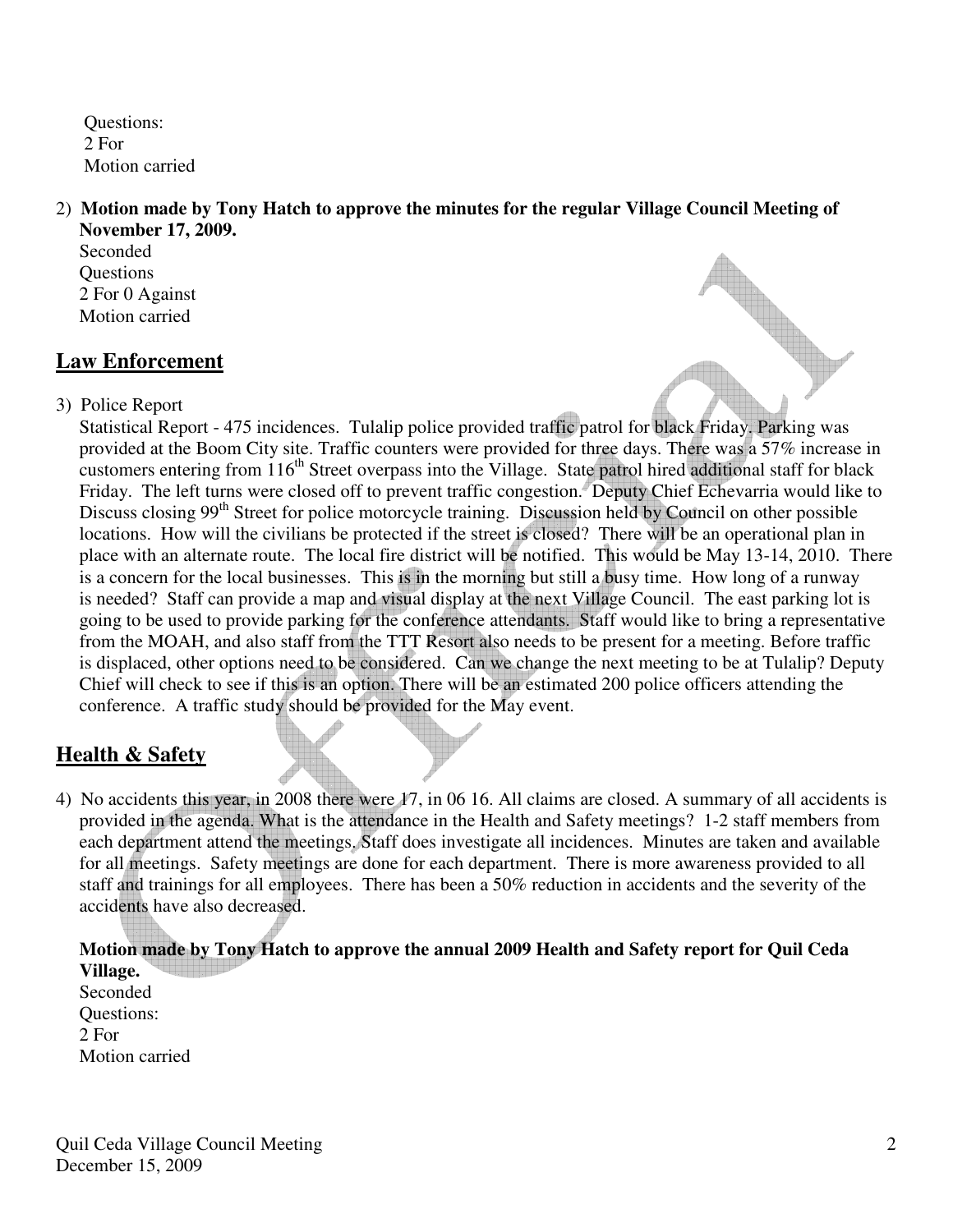### **Tulalip Data Services**

- 5) Resolution No. 2009-030 authorizing a contract with WaveDivision, LLC for the lease of excess dark Fiber with a value of \$108,000. Discussion: Steve Gobin, John McCoy **NO ACTION** - On hold
- 6) Presentation of enterprise assessment of TDS Initiative by Tatum, LLC, Consultants. Power Point The Village Council would like this to move forward to the Board of Directors. The EFO and the legal department would also need to be part of the discussion.

Closed Session-Personnel - 11:00 a.m. Open Session – 11:15 a.m.

- 7) **Motion made by Tony Hatch to approve Resolution No. 2009-031 authorizing a contract with William W. Erdly, Ph.D. for the 2010 fiscal year as well as all the Resolutions for the following staff:**
- 8) Resolution No. 2009-032 authorizing a contract with Greg Keith for the 2010 fiscal year.
- 9) Resolution No. 2009-033 authorizing a contract with Travis Hill for the 2010 fiscal year.
- 10) Resolution No. 2009-034 authorizing a contract with Jacob Setterberg for the 2010 fiscal year.
- 11) Resolution No. 2009-035 authorizing a contract with Dianne McCormack for the 2010 fiscal year.
- 12) Resolution No. 2009-036 authorizing a contract with Dr. Rhonda Nelson for the 2010 fiscal year.
- 13) Resolution No. 2009-037 authorizing a contract with Thomas Williams for the 2010 fiscal year.
- 14) Resolution No. 2009-038 authorizing a contract with Craig Heigert for the 2010 fiscal year. Seconded Questions 2 For 0 Against Motion carried

### **Administration**

15) **Motion made by Tony Hatch to approve Resolution No. 2009-039 authorizing the continuance of the 2009 QCV budget through January 2010.** 

Seconded

Questions: Steve Gobin,

 Budget reviews have one to the Tulalip Board of Directors. The CFO needs to review the recommendations. Staff would like to adopt this resolution until the budget has been adopted. 2 For 0 Against Motion carried